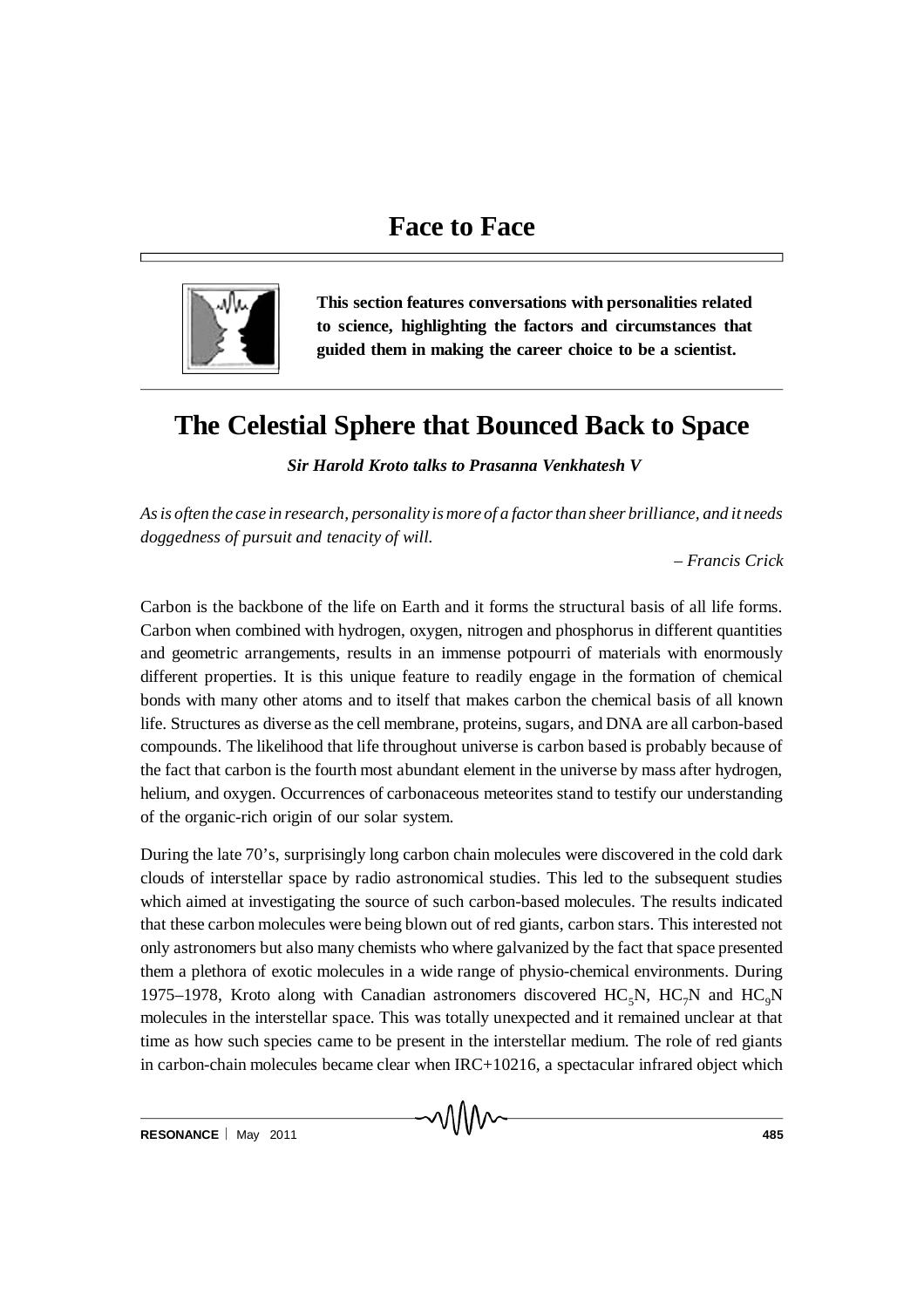#### **Box 1. Sir Harold Walter Kroto**

Harold Kroto was born in 1939 in Wisbech, Cambridgeshire, UK. He received his PhD in 1964 from University of Sheffield in Electronic Spectroscopy of free radicals and unstable intermediates in the gas phase. Subsequently he moved to Canada for his post-doctoral research at the National Research Council, Ottawa. In 1966 he moved to the Bell Laboratories in USA, where he studied the liquid phase intermolecular interactions by laser Raman Spectroscopy. In 1967 he was offered a faculty position at the University of Sussex and he became a Professor in 1985. He was elected Fellow of the Royal Society in 1990 and Royal Society Research Professor in 1991. He was knighted for his contributions to chemistry in 1996, and later that year, together



**Photograph: Left: Prof. Sir Harold Kroto Right: Prasanna Venkhatesh**

with Robert Curl and Richard Smalley of Rice University, Houston, Texas, received the Nobel Prize in Chemistry for the discovery of  $C_{60}$ . In 2002 he became the President of the Royal Society of Chemistry and he is a foreign associate of the National Academy of Sciences (USA). Harry Kroto is currently Francis Eppes Professor at the Department of Chemistry and Biochemistry, Florida State University.

Besides his scientific accomplishments Prof. Harry Kroto is well known for his extraordinary thoughtprovoking popular lectures and he is an ardent advocate of Science Education. In most of his talks he gives great emphasis on scientific attitude among people and sustainability. He likes graphic designing and loves to interact with young children and students about science. In 1995 he founded the Vega Science Trust with an objective to preserve the scientific cultural heritage by recording scientists who have not only made outstanding contributions but also are outstanding communicators.

pumped vast quantities of chains and grains out into the space, was discovered. This later gave insights about the formation of carbon at the heart of second and subsequent generations of stars (*Figure* 1).

It was during 1984 that Prof. Richard Smalley of Rice University (one of the co-recipients of the 1996 Nobel Prize in Chemistry) developed a powerful laser vaporization cluster beam apparatus that vaporized the solid refractory target using a powerful pulsed laser in a helium-entrained plasma. This technique allowed studying the cluster of atoms generated in the plasma using a mass spectrometer. For more than six decades, astronomers and spectroscopists were puzzled by the famous Diffuse Interstellar Bands – a set of absorption features. It was believed that long carbon chains might be the carriers of the Diffuse Interstellar Bands. To prove this hypothesis one needed to simulate the exact conditions present in a carbon star and the technique developed

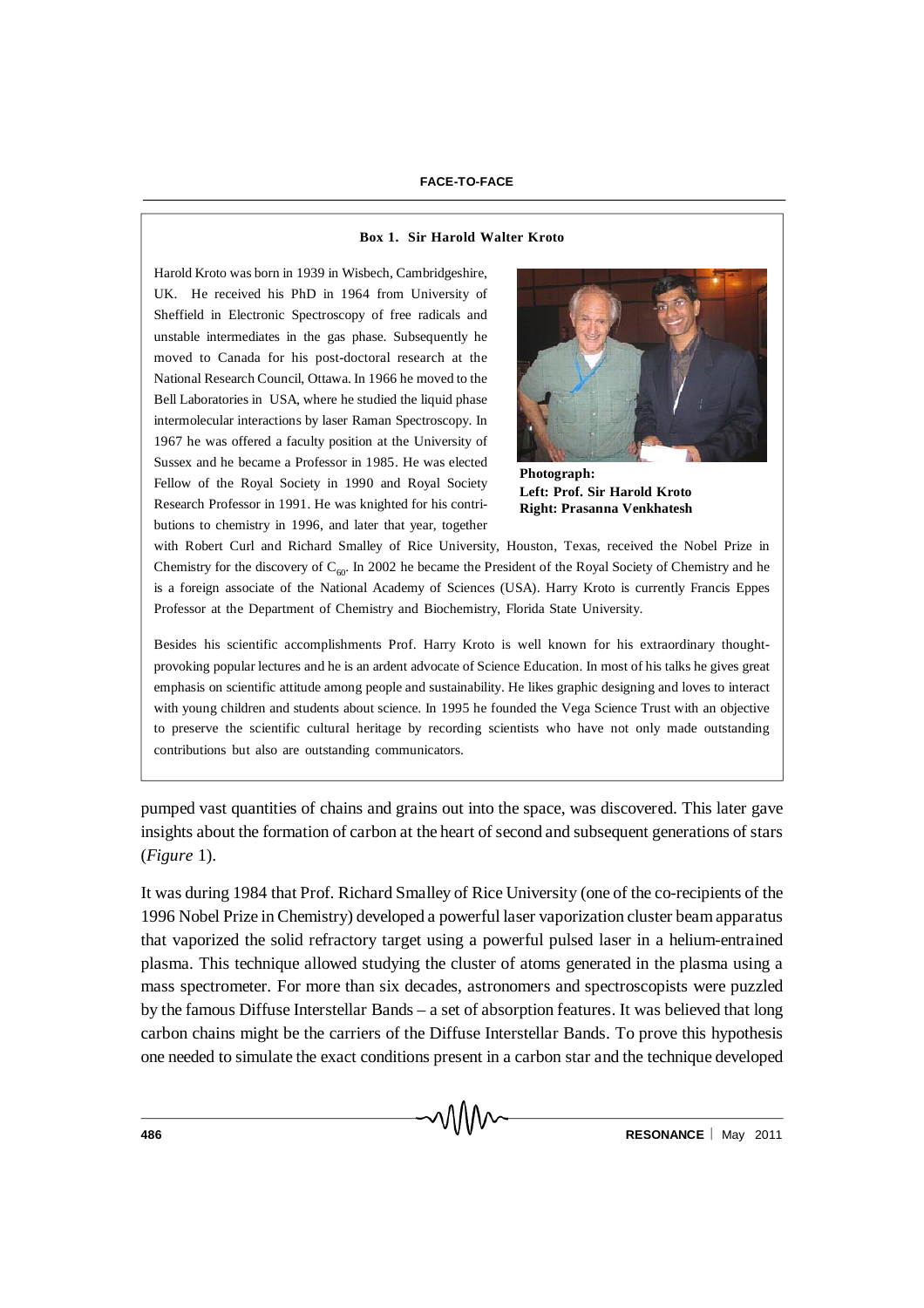

*Figure 1. Fullerenes could have been formed in a planetary nebula, and then drifted out into space.* Adapted from 'Buckyballs give clue to space mystery', RSC Publications. 22 July 2010. Image Copyright © NASA/ JPL-Caltech/T. Pyle (SSC). Hubble image copyright NASA

by Richard Smalley was ideal. Then in 1985 Harry Kroto collaborated with the Rice group to study the mechanism by which carbon nucleates under such conditions by using graphite as the target for the laser. When they carried out the experiments they did see carbon clusters as expected, but they noticed something unusual about the peak at 720 amu which went off the scale under various conditions. The peak corresponding to 720 amu is a cluster of 60 carbon atoms. When they did several experiments carbon preferred the 'Magical Number – 60' and a small fraction of 70 was also observed (*Figure* 2).



*Figure 2***.** *The time of flight mass spectrum of carbon clusters produced by laser vaporization of graphite.* Reprinted with permission from H W Kroto *et al*. Copyright © 1991, American Chemical Society.

"What on earth could  $C_{60}$  be?" What kind of 60 carbon-atom structure might give a super-stable species? The Rice team and Kroto came to a consensus that it must be a caged molecule, like some sort of spheroid. Kroto's vivid memory about his visit to Buckminster Fuller's geodesic dome at EXPO '67 in Montreal helped him use the geodesic dome concepts to arrive at a solution for the  $C_{60}$  puzzle. Meanwhile Rick Smalley also concluded that  $C_{60}$  must be a soccer ball structure by constructing a paper model. They suggested that  $C_{60}$  must be a truncated icosahedron a polygon with 60 vertices and 32 faces, 12 of which are pentagonal and 20 hexagonal. They named

**RESONANCE** | May 2011 **187 187 187 187 187 187**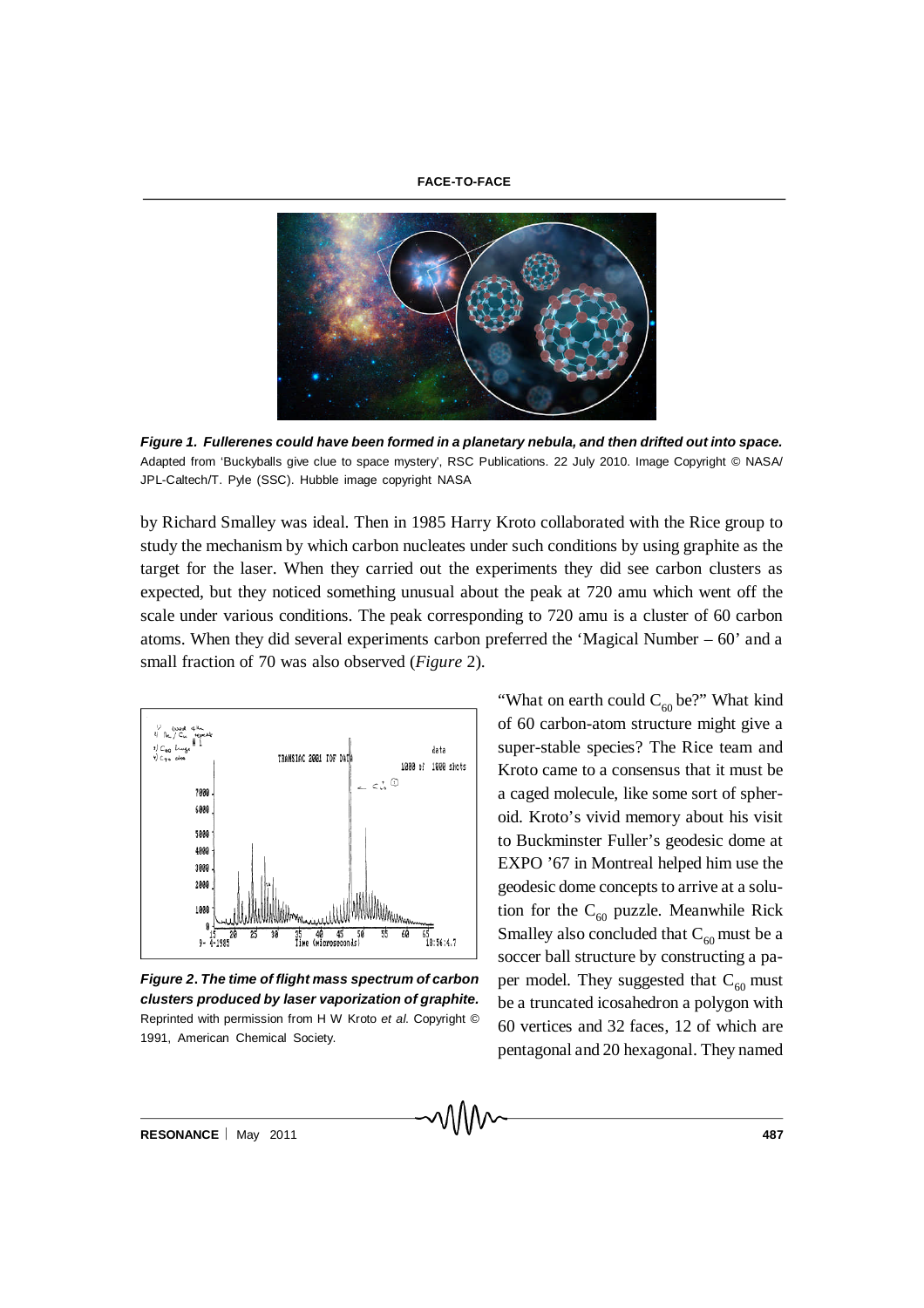it 'Buckminster Fullerene' and the results appeared in *Nature,* November 1985. Thus the quest for a rational explanation for the dominant line in the mass spectrum reached a climax, but it led to an outburst of sudden interest on  $C_{60}$  chemistry among the scientific community. Since these experiments were done on the gas phase, there was not a clear way to make  $C_{60}$  in large quantities to test its properties.

Five years after the discovery, in 1990, two astrophysicists (not chemists!) Wolfgang Kratschmer from Max Plank Institute für Kernphysik and Donald Huffman from University of Arizona came up with macroscopic quantities of fullerenes for experimental study while attempting to produce the analog of the interstellar dust in the laboratory. Thus a new field of carbon chemistry emerged from the discovery of  $C_{60}$  Scientists all around the world began to explore the immense potential of  $C_{60}$  in various fields ranging from superconductivity to polymers to electro-active materials. Researchers have spent 25 years exploring the remarkable properties of fullerenes and its cousin carbon nanotubes (discovered by Sumio Ijima). Most recently yet another form of carbon called 'Graphene' – a one-atom-thick flat sheet of carbon (essentially an unrolled nanotube), was recognized with the 2010 Nobel Prize in Physics (*Figure* 3). Ever since they had been discovered in 1985, it was hypothesized that  $C_{60}$  molecules might be present in space. What is more interesting is that J Cami and coworkers from Canada have found  $C_{60}$  and  $C_{70}$  molecules in young planetary nebulae using the Spitzer space telescope. Now that we know that bucky balls also exist in space, it opens a lot of opportunities for further research. As Harry

*Figure 3. Different known forms of carbon allotropes. From Pascale Ehrenfreund and Bernard H Foing. Science, Vol.329, No.5996, pp.1159–1160, 3 September 2010.* Reprinted with permission from AAAS.



**488 RESONANCE** May 2011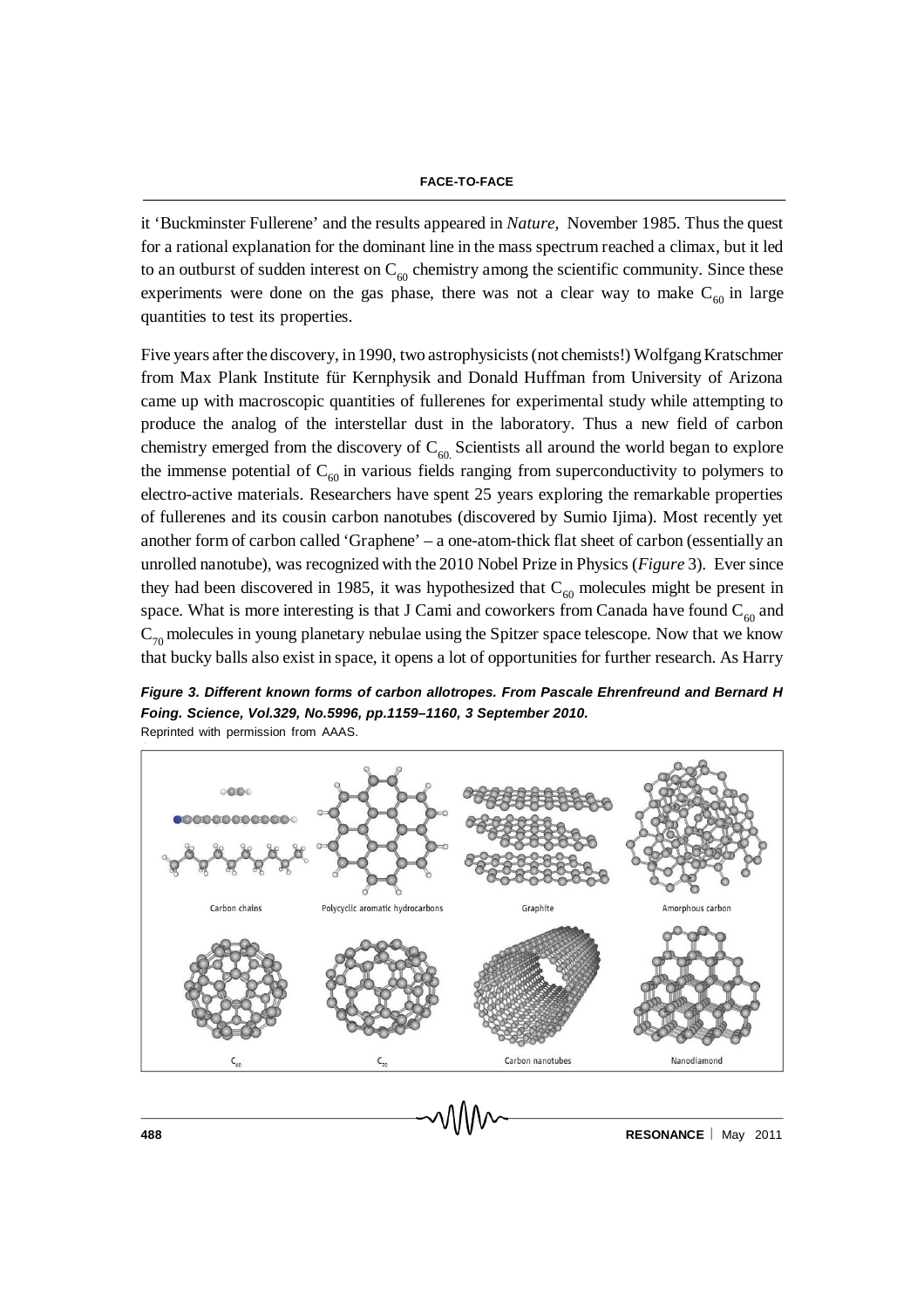Kroto noted, "It is the celestial sphere that fell to earth now bounced back!" The rich and exciting chemistry of bucky balls still continues to grow even after 25 years of its discovery.

What follows is an interview with Prof. Sir. Harry Kroto where he answers a wide range of questions posed to him.

**PV:** This year 2011 is being celebrated as the 'International Year of Chemistry' to commemorate the advancements in chemistry and its contributions to the well-being of humankind. 'Chemistry is our life, our future!' Your views on it?

**HK:** The whole modern world is dependent on chemistry and material sciences, materials engineering and all aspects of chemistry – from plastics and polymers to silicon chips, lifesaving drugs and all other things of that nature. In the future it is going to be more vital because more and more issues that we address like sustainability and survival will require technical advances if we are going to survive. It will not be possible to maintain the present standard of living without major advances in materials and the development of new technologies. I think chemistry will be vital in those areas. We are so dependent on oil. As oil starts to become more and more difficult to obtain, we have to have major breakthroughs for the generation of energy from sources other than oil.

**PV:** What do you think of the cross fertilization of ideas in interdisciplinary sciences?

**HK:** Well I think that physics, chemistry, biology and engineering have been taught as separate subjects for far too long. People in university departments of engineering, for example, did not have sufficient overlap with people in chemistry and physics and biology. However, I think today there is more of an overlap, which is starting to break down the barriers between these disciplines. So we are seeing the overlap between biology and chemistry, biology and physics, biology and engineering. If you look more carefully, chemistry is often the bridging subject. Particularly, as we move towards the bottom-up assembly approach to make new materials, we see that nanotechnology, which I define as "atom by atom, molecule by molecule assembly of a complex and/or functional system", is going to be the chemistry of the 21st century.

**PV:** In one of the interviews you have mentioned that it is good to change the traditional departmental structure from chemistry, physics, biology and engineering to a more overarching infrastructure by dividing them into molecular science (which subsumes molecular biology and condensed-matter physics) and atomic science (which includes high-energy physics and astrophysics).

**HK:** Absolutely. When I started with University of Sussex in 1967, there was a School for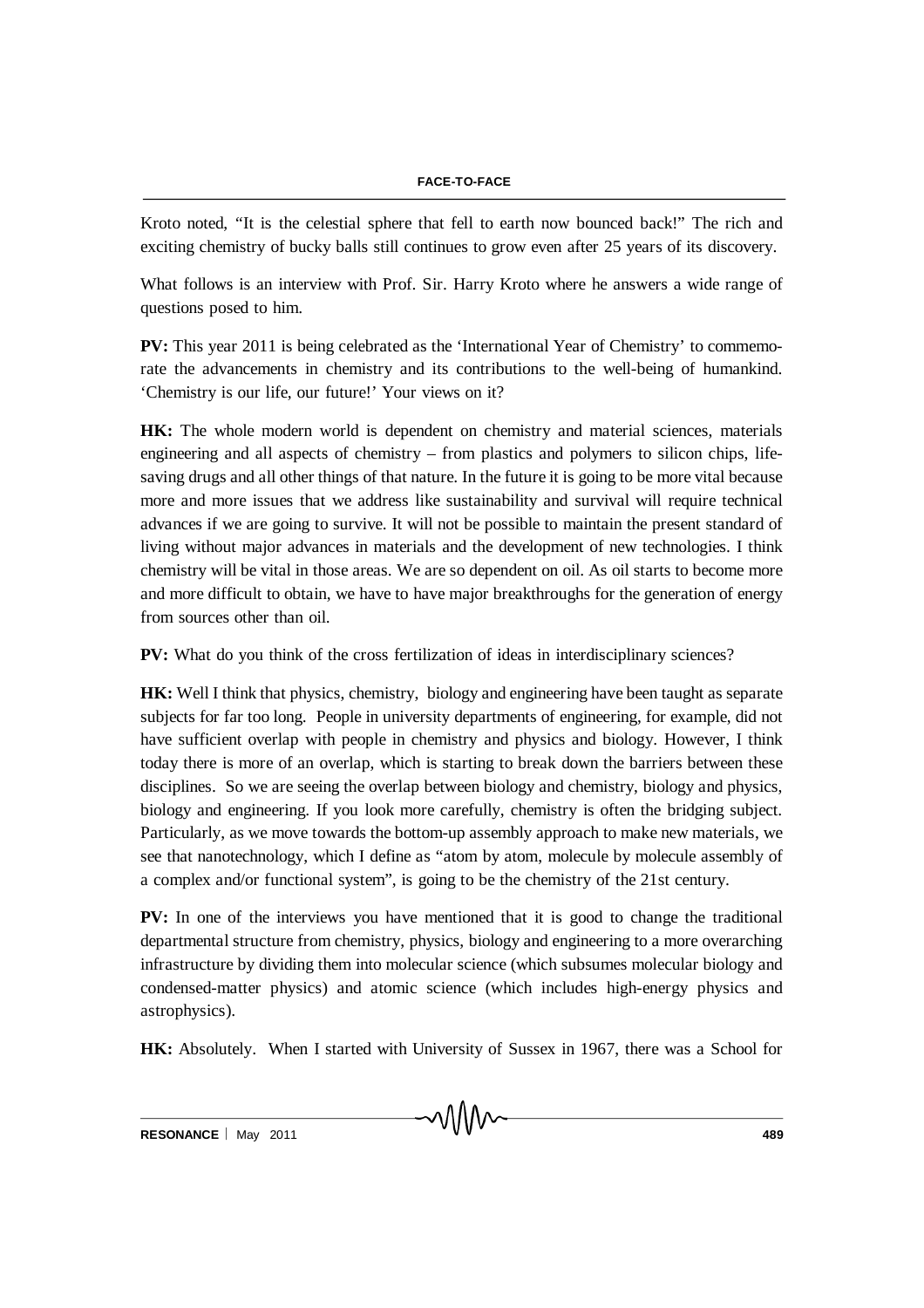Molecular Sciences; it was way ahead of its time in recognizing the importance of molecular/ condensed matter research as the basis of the technologies of the next century. As we become more and more proficient in creating more and more complex molecules, molecular sciences will become even more important. I think that the next generation of molecules will be sophisticated systems, in particular if we are focusing on molecular biology and medicine. We see that the enemies (viruses and bacteria) are complex systems and if we look at what we use against them in the hope of defending ourselves, they are relatively simple molecules. I think in the future as we become more and more proficient at building more and more complex molecular machines, we shall develop systems which are as sophisticated as the enemy.

If we look at catalysis in the body, it is not just a simple process. Enzymes which carry out catalysis in the body are more like complex molecular factories. We in the future can develop "catalysts" of that kind which are as sophisticated as enzymes. I think here is where the tremendous advance in the chemical sciences will be helpful. I think it is an exciting time which should be realized and we must definitely use it for the benefit of mankind and not for its detriment.

**PV:** Will we be able to answer questions on the origins of life on earth?

**HK:** I have no idea, but the more knowledge we have, the more likely that we will be able to understand how life started off. Now at least we know when it started approximately and what chemical systems were available at that time. I do not see why we shall not be able to understand that. But, as a scientist I am always aware that we cannot know everything exactly, we must always leave room for deeper understanding or else the human race cannot advance. I think it should be possible one day to find out crucial details of the origins of life in terms of chemistry. As we learn more and more, the better are the chances that we should be able to answer this question.

**PV:** You have been advocating about the scientific attitude of people. And you frequently mention, "It is worth reflecting on the fact that improvement was brought about by scientific/ technological advances based on doubt and questioning – evidence-dependent philosophies totally at variance with the belief-based concepts that underpin all mystical societal attitudes". Could you tell us something about that?

**HK:** Science is about evidence and without evidence anything goes. I am an atheist and humanist – I guess I prefer the term Freethinker – and I believe in secular humanitarian values. I think it's vital that in the future secularity defends the right of the individuals who do not believe in mythical or mystical entities. I see a clear conflict between science and belief. Science is about evidence and I think it is the only philosophical construct on which we can rely to

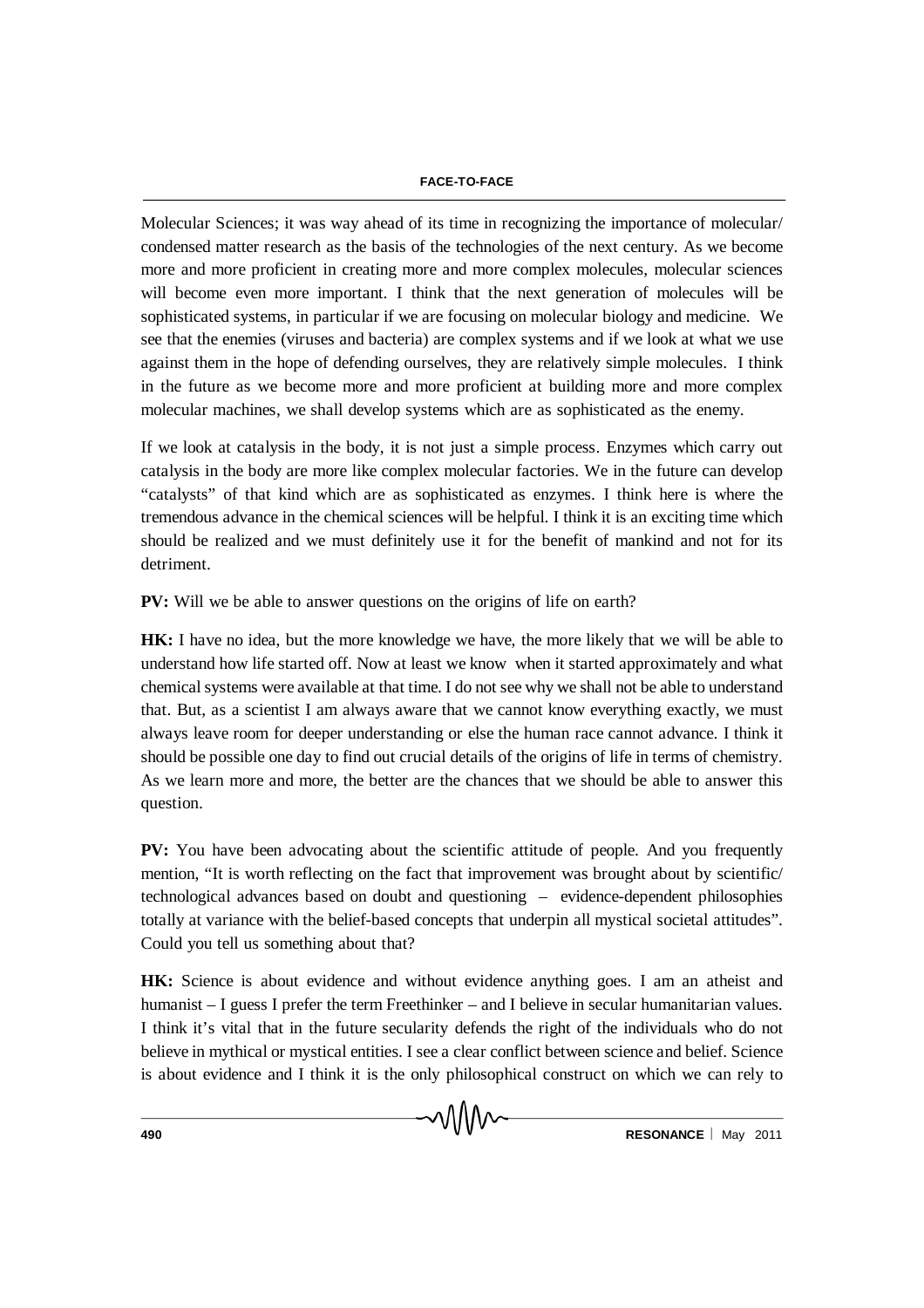determine TRUTH. We should always make a really careful analysis of the evidence on which certain claims are made. Children should not be educated in faith-based schools and I think young people deserve to be taught to recognize what is true and what is false. If they are not taught that way they will be misled and that is mostly the case at present. Most of them are misled on the basis of dogma and religious belief. I think this is dangerous, and we see every day the danger caused in some part of the world in the name of religious dogma.

I am working hard to inculcate the scientific attitude among young people. Obviously the language of science is not everything. Religious people see secularism as a threat to their authority. Well, some parents also think that many of the ethical values come only from religious education, but that's totally untrue. If you look you will find that many people who are involved in humanitarian work are atheistic. That does not mean that religion does not have any positive aspect. On the other hand we must not be blind to the dangers that religious dogma often poses. We see that most of the suicide bombers who blow themselves up justify their actions on some religious grounds. I really don't understand it. I am concerned about the negative aspects of religion, when they impinge on political issues as they do in many countries today. I am fairly comfortable with religious people who focus on humanitarian issues but will certainly argue strongly against those – 'holier than thou' individuals – who frequently maintain that religiosity is necessary for an ethical and humanitarian perspective.

**PV:** What can be done to create interest in science among young children?

**HK:** The interest and curiosity is already there! Several other problems have arisen now, as today's children are subjected to a world in which complex things like computers, CDs, DVDs, i-phones, i-pads and digital cameras and other new technologies abound. It is not possible for most young people to understand how these technologies work – they are too complex. If I look back on my own youth at the age of 9–10, I had a camera which I could open up and see almost everything. I could see through the lens, I could actually use chemicals to develop the photographs and I had the hands-on feel as to how they worked. Today we all have mobile phones, but most people who use them every day have no idea as how they work and indeed unfortunately few care. Even if the youngsters are curious, they cannot figure out how a mobile phone works when they open it up. You learn by fixing things with your hands, but the sad fact is that you can't fix anything nowadays. If the telephone did not work forty years back, you did not throw it away and get a new one. You opened it up and checked why it was not working, I did those things. In fact when I was young I made my own radio. I wanted a radio so I made it. Now that there are chips and ICs, it's not easy to work out what is going on and so there is a big problem. Of course some kids get through it but far too few. We have to work a lot harder in education and try to ensure that more can.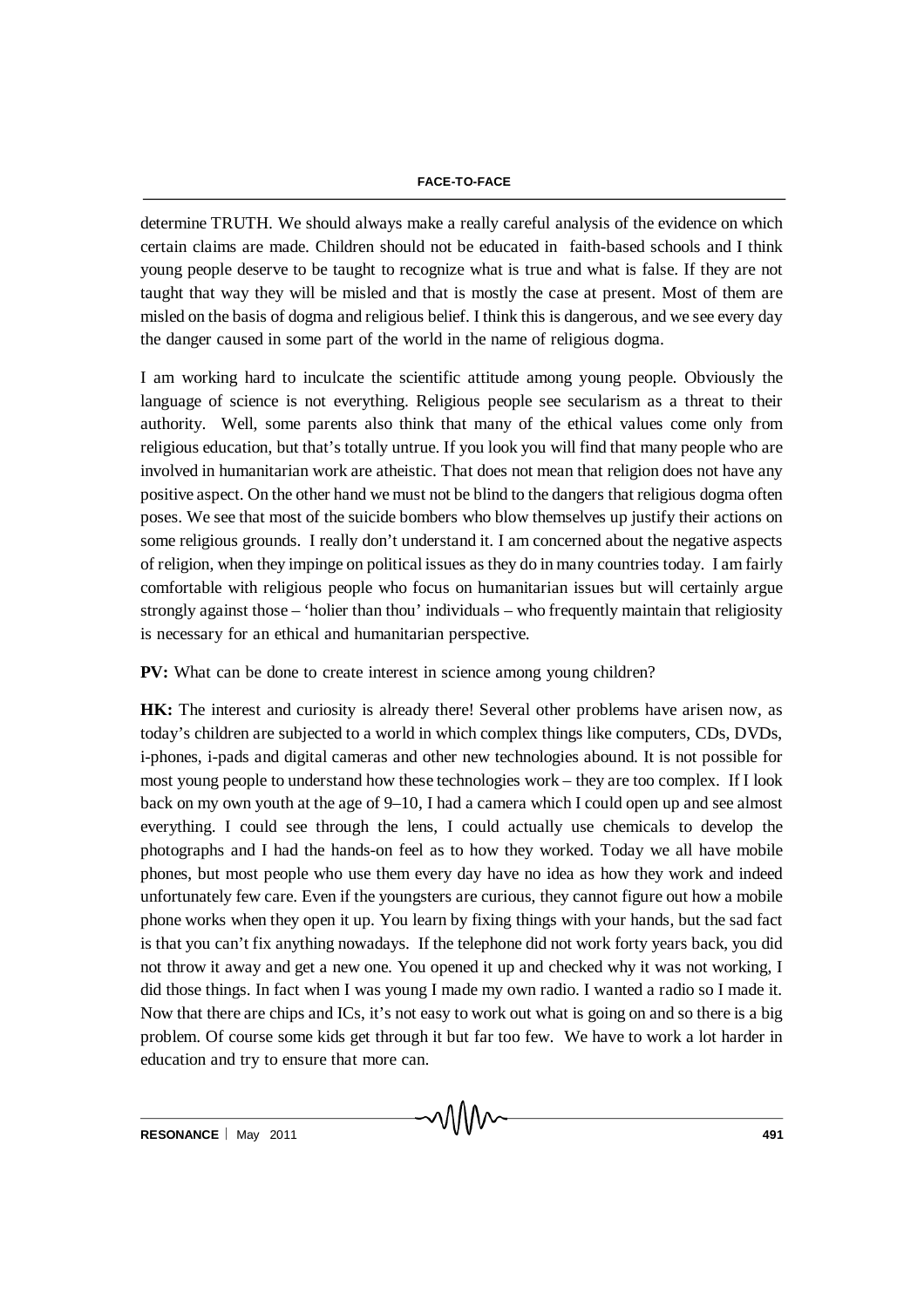There is another big problem; the language of science today is mathematics – in particular algebra and it was only in the 16th and the 17th century that algebra was recognized as the language of science. So it is rather vital that all children get a good mathematical training and especially in algebra. This is very important. If you want to understand the culture of science you have to learn the language in which the Universe speaks and learning a new language is not easy. When you are young you learn a language very easily but as you get older it becomes moreand-more difficult. It is also true with mathematics. I think we probably have to work harder at getting young people to be fluent in mathematics particularly algebra at a very young age. However, it is not easy to see how we can improve the numbers of young people who know algebra well enough to understand and appreciate the beauty of the way the Universe works and so gain some intellectual benefit from the revelation.

**PV:** Is it like 'Math First – Biology Top' as Prof. Leon Lederman propounds?

**HK:** Yes, biology is very complex and it has been a major subject of deep scientific value since the development of molecular biology, particularly the discovery of DNA, X-ray crystallographic structures of hemoglobin and other molecular machines.

We now know how complex it is and our chemistry is still in the Stone Age. What I mean is that our chemistry is primitive because we are not able to develop a complex chemical system such as a single living cell. We do not have the technical ability to create molecules and systems that are as complex and sophisticated as those found in nature.

Take the example of hemoglobin; it's an amazing machine that is perfect for the transport of oxygen around the body. It captures oxygen in the lung and delivers it to where it needs to be released. We have not even started to build anything like that. We are even conceptually behind in creating any drug with that level of sophistication.

Think about penicillin which has saved many lives and made massive contributions to society; it is such a simple molecule by comparison, even though it was quite difficult to determine its structure and synthesize it. In fact, it is much simpler than many of the systems present in the body. The point that I am trying to make is that we are only at the first step; chemistry at the nanoscale is the next step for producing molecules that occur in Nature. I think the future of chemistry and nanotechnology in the medical area is to start to develop systems as complex as the enemies of the body.

**PV:** Could you please tell us about the story of "The Celestial Sphere that Fell to Earth"?

**HK:** I can tell you my part of the story. In the mid 70's, I was studying some carbon chain molecules in the laboratory with my colleague David Walton who was the world expert in

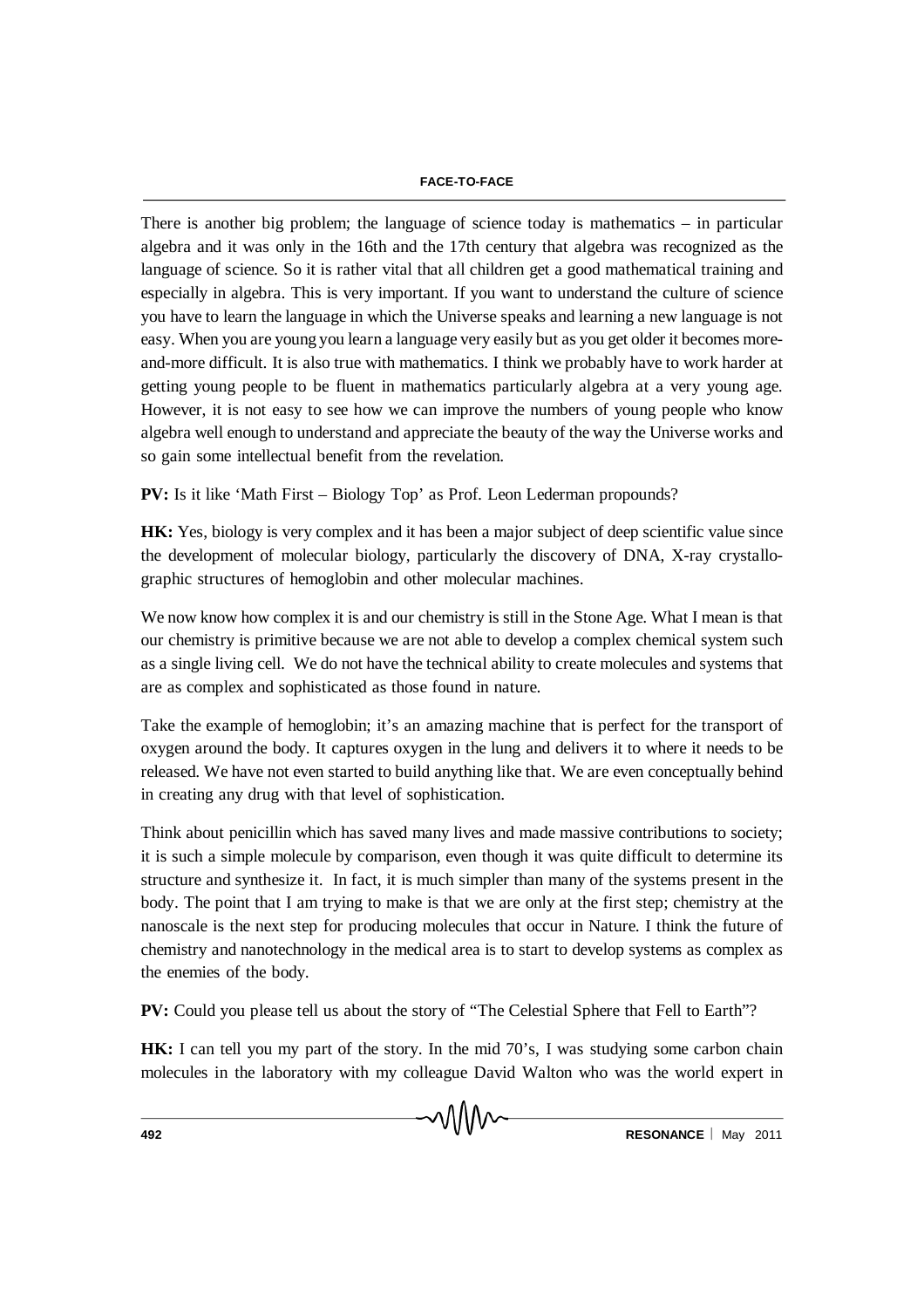creating these molecules. About the same time I started to take an interest in molecular radio astronomy and, together with Canadian astronomers, used radio telescopes to try to detect these carbon chain molecules in the space between the stars. About the end of the 70's and early 80's infrared radio astronomy had advanced and a number of interesting objects were observed in space; these were carbon-rich red giant stars which emitted radiation in the infrared and microwave regions of the spectrum. When radio astronomy was used to study these red giants, it was discovered that carbon chain molecules were being ejected. The element carbon is created inside a star by the triple alpha process in which three helium nuclei are squeezed together gravitationally to form a carbon nucleus and these stars basically blow them into space. I proposed the idea that carbon chains that we were seeing in the interstellar medium were actually produced in the stars and ejected and then spread out in the space where they were observed. This idea was not really accepted as a viable hypothesis at that time but I was certain that it was worth serious consideration.

Around the mid 80's I was visiting Bob Curl at Rice University (a friend of mine) and he told me to talk to Rick Smalley, as he was doing something interesting. When I saw Rick he explained how he was vaporizing metals and silicon and producing clusters using a laser. It struck me that if we could use this apparatus to study the vaporization of graphite, we might be able to see carbon chain molecules that come off the plasma. I could then use that as a justification for my idea that the carbon chains were made in stars. It is like simulating the conditions found in a carbon star. I went to Rice University to do the experiment in September 1985 along with the Rice University team, hoping to see carbon chains. In fact we did see carbon chains, but to our immense surprise we also detected the  $C_{60}$  molecule. We proposed that it should have a soccer ball structure. 'The Celestial Sphere that Fell to Earth' is a sort of a metaphor that we discovered it on the earth but I wanted to understand what was going on in space. That was 1985 and in 1990 it was proven to be a correct hypothesis as it indeed did have the soccer ball structure. In 1996 Bob, Rick, and I were awarded the Nobel Prize for that discovery. What is exciting is that just a few months ago astronomers have shown that the  $C_{60}$ molecule is actually coming out of some of these stars. One could say it fell to earth and bounced back again into space! That's very exciting.

**PV:** Most of your talks focus on sustainability and survival. You also mention that our only hope for survival rests on the shoulders of those who take survival and sustainability issues seriously – and do something about it.

**HK:** Obviously if you look at the problems that we face in sustainability and survival, things do not look very good. It now appears that our technologies may well have also catalyzed a mindless mass-production-driven plundering of the planet's resources. The evidence, such as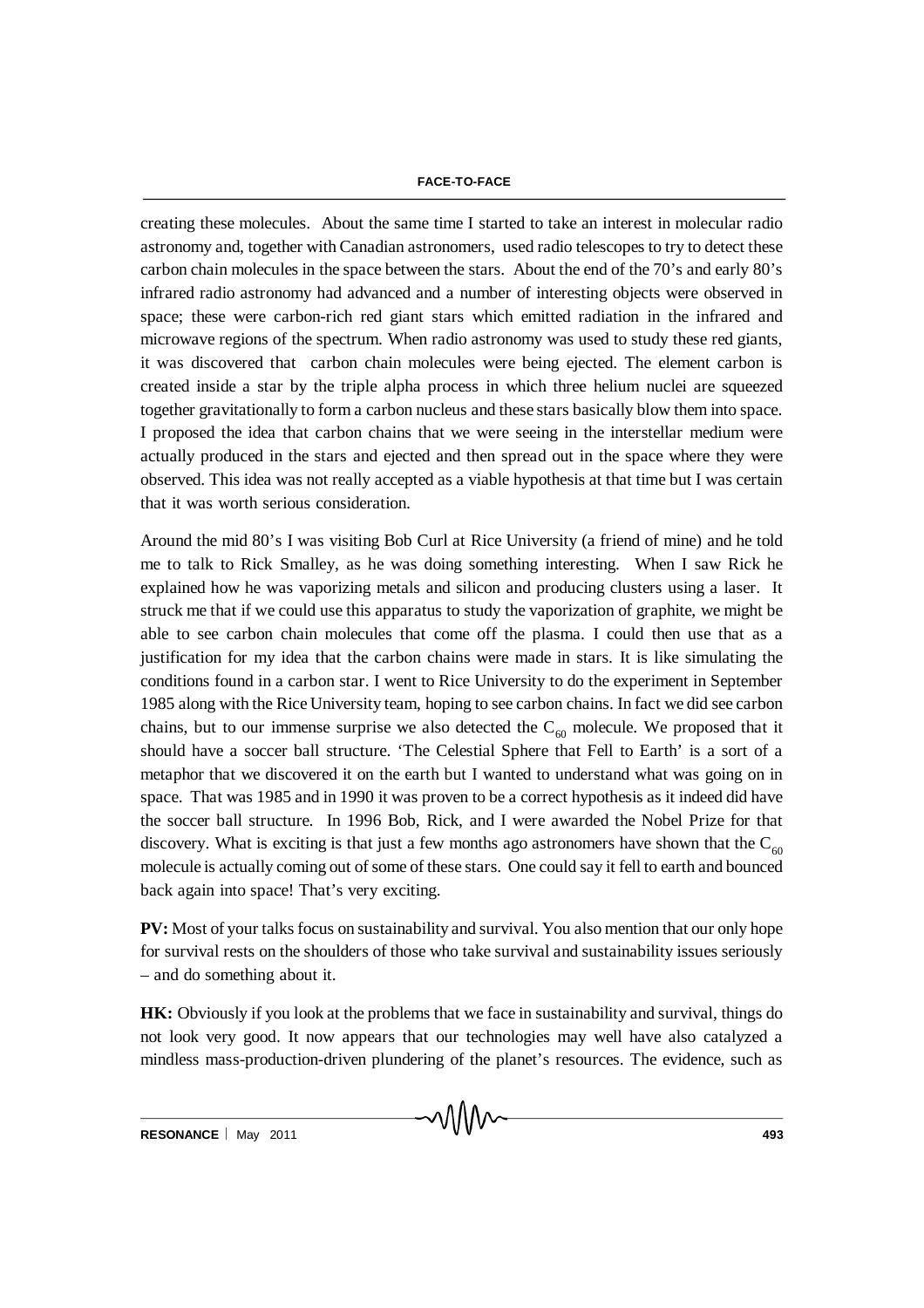GHG effect and global warming, is disturbing. Many people do not seem to believe it or accept it and I think that we will have lots of problems in the future as far as sustainability is concerned.

We cannot be entirely sure but on the basis of what we know today things do not look promising. The evidence is pretty worrying; it is not conclusive as the situation is extremely complex but there is not too much doubt that we will have serious problems in sustaining the life-style that we have at present. Our children are facing problems; we need to now work on every possible front, on our social attitude – our political attitude – and I feel the only group which is taking these issues seriously is the scientific community. They are trying very hard to find alternative sources of energy and trying to harvest solar energy in a useful form. Whether there will be a technical solution I do not know – we can only hope as I do not see that society as a whole is taking these issues at all seriously. It's a massive problem for us to change our habits.

**PV:** You show dung beetle on Earth as a logo for sustainability and indicate that people could learn few lessons from the small creature that recycles the waste. Could you please elaborate on those lines?

**HK:** The 150,000 refrigerators I show dumped in a field is a very good example as how different our way of life now is from that before the technical revolution. In nature, recycling happens all the time. I showed the dung beetle as an example. I use it as a logo, indicating that we should now start to recycle our own waste like refrigerators, mobile phones, computers, etc., which are almost impossible to recycle. We have got to think in these terms and develop technologies which can allow us to recycle much more easily than is possible at the present time.

I am not very involved in green chemistry research, but I am very much involved in spreading awareness about the problems that we face. There is a limit to what I can do so I am focusing on education more than anything else. I am trying to explore the way in which the Internet can help improve the education of our young people. To some extent my message about sustainability is a part of that educational purpose.

**PV:** Your views on Education Policy?

**HK:** Far too many people who are in responsible positions do not understand science and technology; only a few of them do. My contribution is to try to improve education. What I am doing with the Internet is targeting teachers and trying to create a cache of educational material distributed all around the world and accessed globally through the Internet. I think it is possible and the idea here is to capture the genius of all the brilliant teachers in the world. It builds on the idea of the Wikipedia example. It's fantastic that all these people are altruistically giving their knowledge to the world through Wikipedia. Wherever there is a school, we should be able to

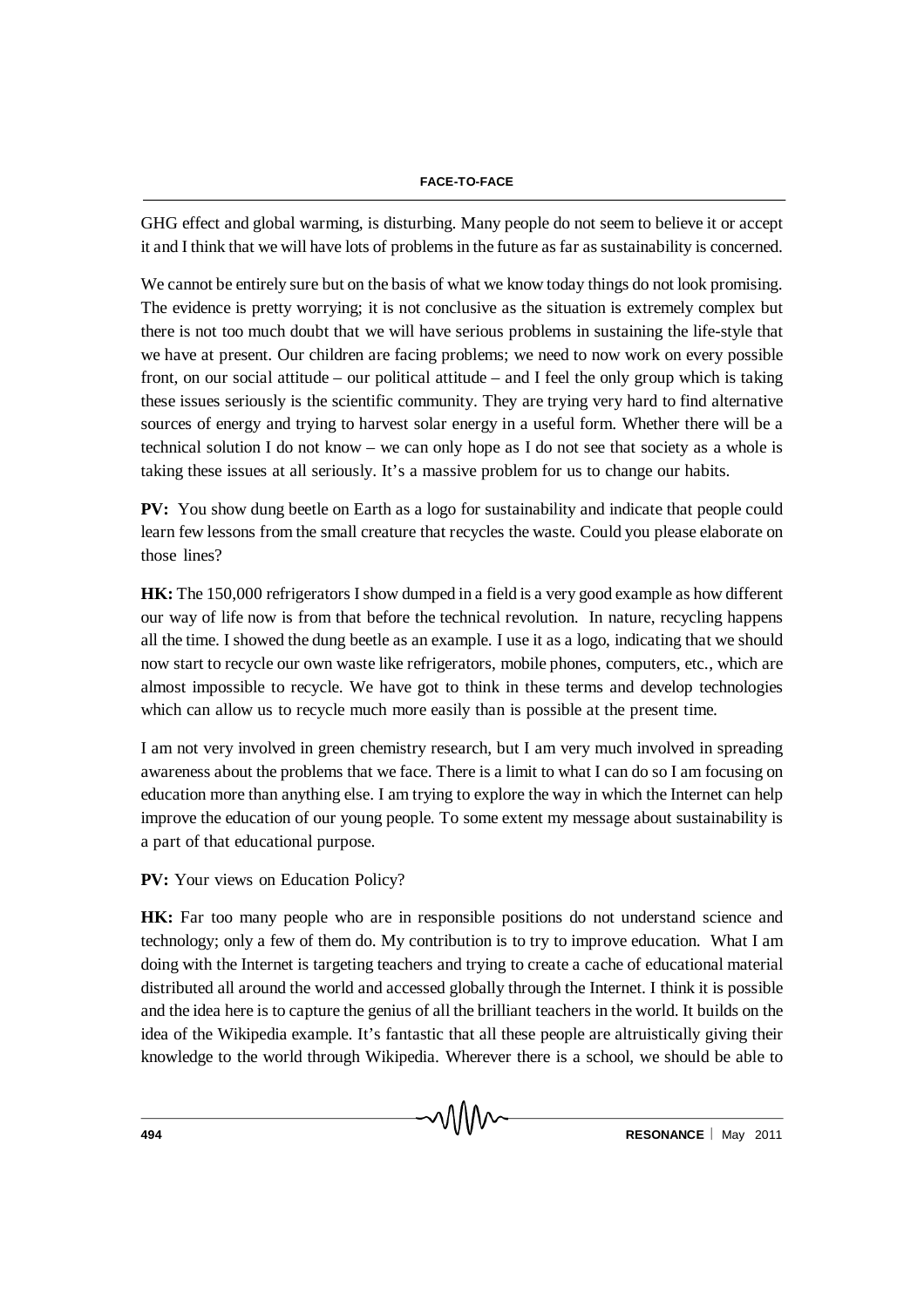give teachers access to the global cache of educational information.

**PV:** What about the data quality?

**HK:** Reliable quality has always been an issue. But this is a solvable problem. For the sciences, chemistry, physics and mathematics, the Wikipedia material is very good. You know bad books have always been written since time immemorial. The point is that there are ways of reviewing these sites and in the interest of society we can always have them checked for the data quality and information.

The way we can ensure a level of reliability is by working with the best universities and other accredited educational institutions<sup>1</sup>. I see websites everyday and I am in a position to asses them, but at the same time we have to teach our young people to be careful and not to be misled by some of the sites that give them false information.

A fairly obvious one is the debate in the US about the 'Origin of Species and Evolution'. If you think about it more carefully, Darwin's theory of evolution and discovery of fossils and carbon dating of these, made it impossible for one to believe in Genesis as it is written in the *Bible*. Life has been on earth for a long long time and it has evolved over a period of several billion years. Darwin was very well aware of the problems and was very careful in whatever he wrote. Many religious organizations believe that our knowledge about life on earth is completely inconsistent with all explanations of the origin of human beings based on science.

You should also note that it is in the interests of the religious institutions to insinuate that science is not reliable or has limitations. So you will find organizations such as 'The Discovery Institute' producing a website which looks like a scientific website, but as you read through it you realize that it says many things which are not correct. It is basically trying to systematically undermine science, not just evolution. If we progress further and further in science, we can see how immense our universe is and how miniscule we are in it. Science is a massive threat to the authority of the church and other religious institutions. You have to realize that the biggest business on the planet is religious industry; it is like a multi-national company with all its different facets. The religious people can only save their livelihood by claiming that science does not totally undermine the religious point of view. There are some scientists, very few good

MM

<sup>1</sup> Prof. Kroto has been exploring the possibilities of teaching with the Internet, through a program called Global Education Outreach for Science Engineering and Technology (GEOSET). The key aim of this program is to catalyse the creation of a global network providing materials to the local and global need for much improved SET education. (www.geoset.info)

Also, to promote the popularity of science and to make information about science and scientists more available, Prof. Kroto has set up the Vega Science Trust; it contains many valuable lectures and interviews. (www.vega.org.uk)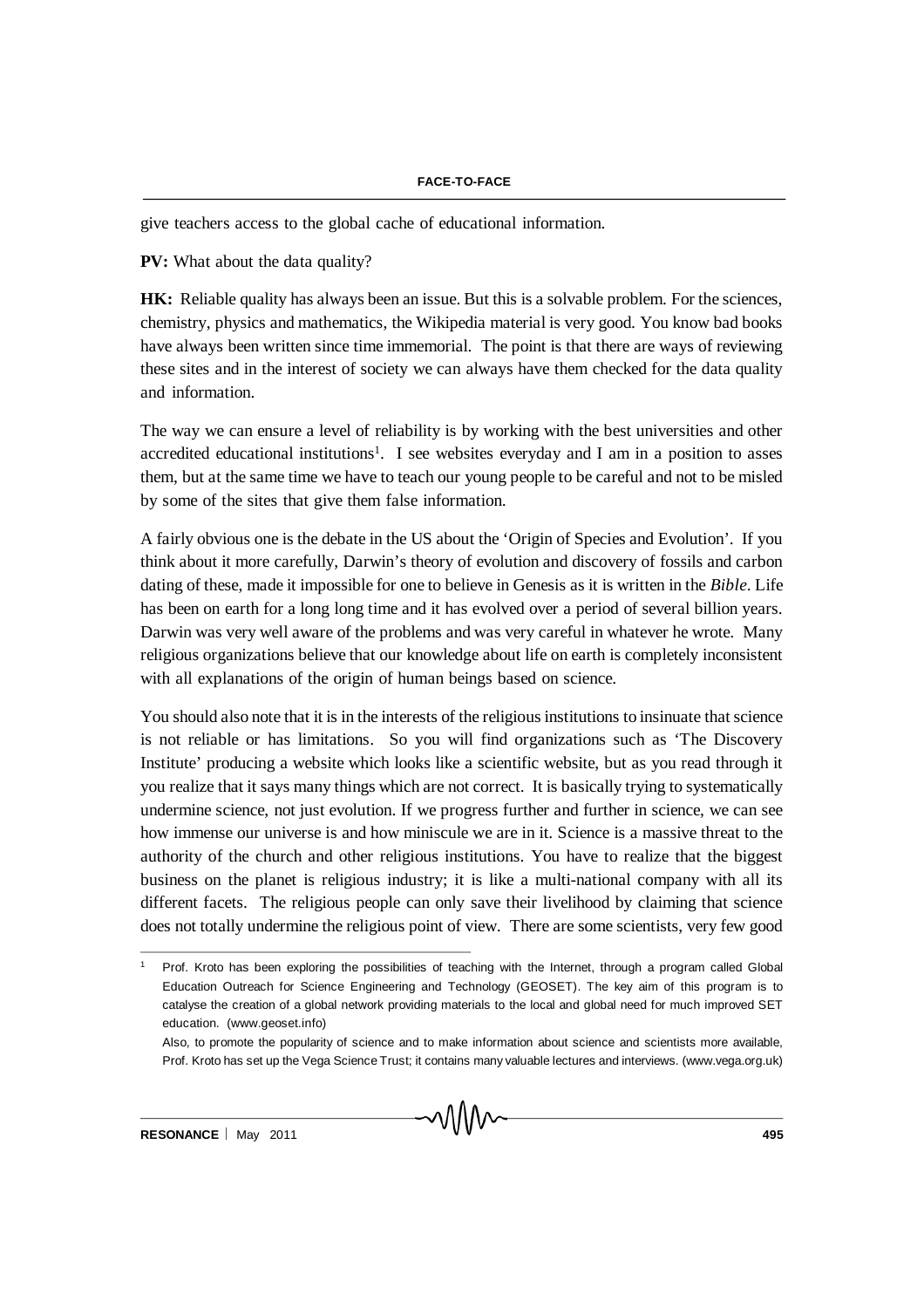ones, who claim they do not find a conflict between science and their belief. This is a personal view which conflicts with the general views of the vast majority of top scientists. Careful studies indicate that nine out of ten Fellows of the Royal Society, nine out of ten Members of the National Academy of Sciences and nine out of ten Science Nobel laureates are atheists/ freethinkers/agnostic. There is thus a massive conflict between religion and science in the minds of the top echelons of scientists. Just because 5% of them claim not to see a conflict does not mean there is none – in this case a democratically held view by those with real expertise in the field of deciding what is true is that the conflict is irresolvable. So science deeply undermines all religious doctrines – which of course are mutually undermining anyway. In fact, all that has happened now is that some of the religious groups say, "Ok, ok... God did not do it 5000 years ago; He did it before the Big Bang". Well, you know they had no evidence before and they have no evidence for this either.

A problem in the United States is that 92% of the top scientists are free thinkers/atheists and 99% of congress men and political leaders claim to be religious. The group that created the modern world with all the science and technology are the scientists. These technologies are the outcome of the philosophy of understanding what is true, but people in the government take the decision as to how to use the technology and so it is the politicians who become the policy makers in these areas. This is extremely disturbing. It's a problem in the way people think. If they accept something like religion on the basis of no evidence, the question is what else will they accept? For instance, are they going to accept that there are weapons of mass destruction in Iraq on the basis of no evidence as seems to have been the case? So a decision-making philosophy which requires no evidence is very disturbing. It is not that evidence will always ensure good decisions but that ignorance of evidence is certainly not good for those in positions of authority.

**PV:** What do you think is the coolest thing about science?

**HK:** I think the coolest thing about science is the discovery of something totally unexpected which is beautiful. That was the case with the  $C_{60}$  discovery. We certainly did not expect to see  $C_{60}$  and it was beautiful and it told us something new about our understanding of carbon chemistry.

**PV:** Science is …..

**HK:** Science is the only philosophy that the human race has created to decide with any degree of reliability as to what is true and what can be true; everything else is wishful thinking.

**PV:** Greatest source of inspiration?

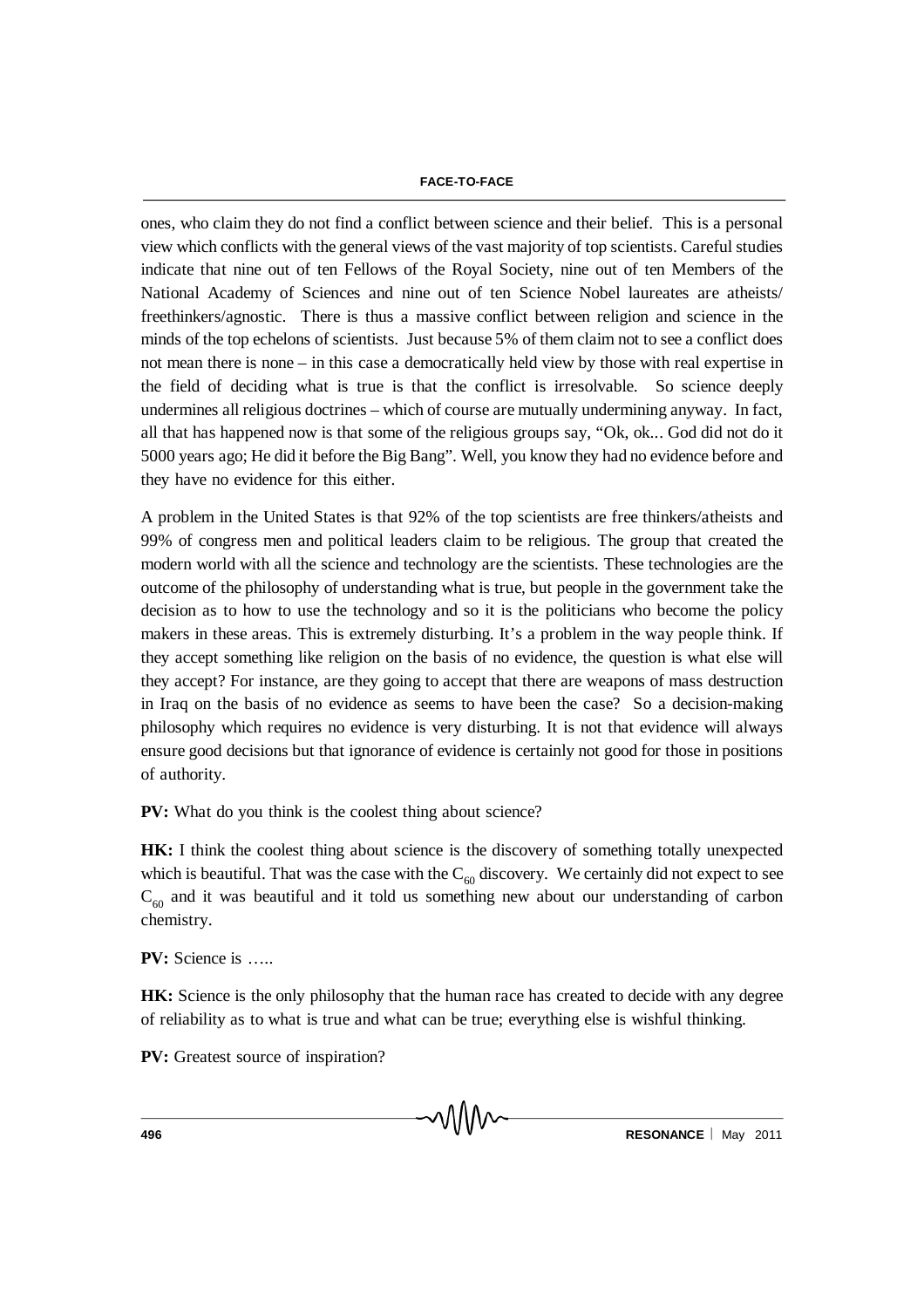**HK:** My close friend and Sussex University colleague and Chemistry Nobel Laureate Sir John (Kappa) Cornforth has been a great influence. Nothing has had a more profound influence on me than his deeply penetrating perspective – both positive and negative – on science and scientists! In his article 'Scientists as Citizens'[14], his concise penetrating comments, advice, humor, and culture appreciation make it mandatory reading not only for young scientists but everyone, particularly those with responsibility in the 21st century. It is the collected wisdom of a man who, though deaf since a teenager, was awarded the Nobel Prize. He is not only an iconic example for young people on how to triumph over severe disabilities but for all of us as it confronts scientists, and non-scientists, with our humanitarian and societal responsibilities. On communications and attitude and scientific thinking, I think Richard Feynman – whom I only saw in videos – was quite influential, particularly as to how to present ideas.

**PV:** What should be the attitude of a scientist towards a scientific investigation?

**HK:** My 4/5 rule is that when we make an observation that interests us which we are curious about, then we should make a hypothesis and that hypothesis should indicate several other avenues of investigation. If you follow those and 4/5 of the investigations confirm the hypothesis, then you are almost certainly right. And if only 1/5 is correct you are almost certainly wrong. If you take for instance classical mechanics, it is good enough to get us to the moon, but it is not good enough for GPS location as this needs Einstein's relativistic corrections. Therefore 4/5 is good enough in general. Let the 5th one be open and watch it as it may lead us to an advance. The important aspect of science is that it differs from all other philosophies like politics and religion in which the dogmas are closed and not open to any sort of further refinement. But science is always inherently open to refinements and it has a self-corrective feedback mechanisms. To leave yourself always open to question, to always have some doubt in your mind even when you think you are sure; you must be aware that in many cases you can't be absolutely certain and that there might be something that has been overlooked. That is Science!

**PV:** Scientists as explorers, scientists as problem solvers?

**HK:** Scientists are more than problem solvers; they solve problems but also seek to understand the physical world. Problem solving to a large extent is common sense. If you have a problem in the car you fix it and for that you don't really need to know how things work. But scientists look deeper into solving these problems in order to understand more about how Nature and the physical world work.

**PV:** Your message to young people.